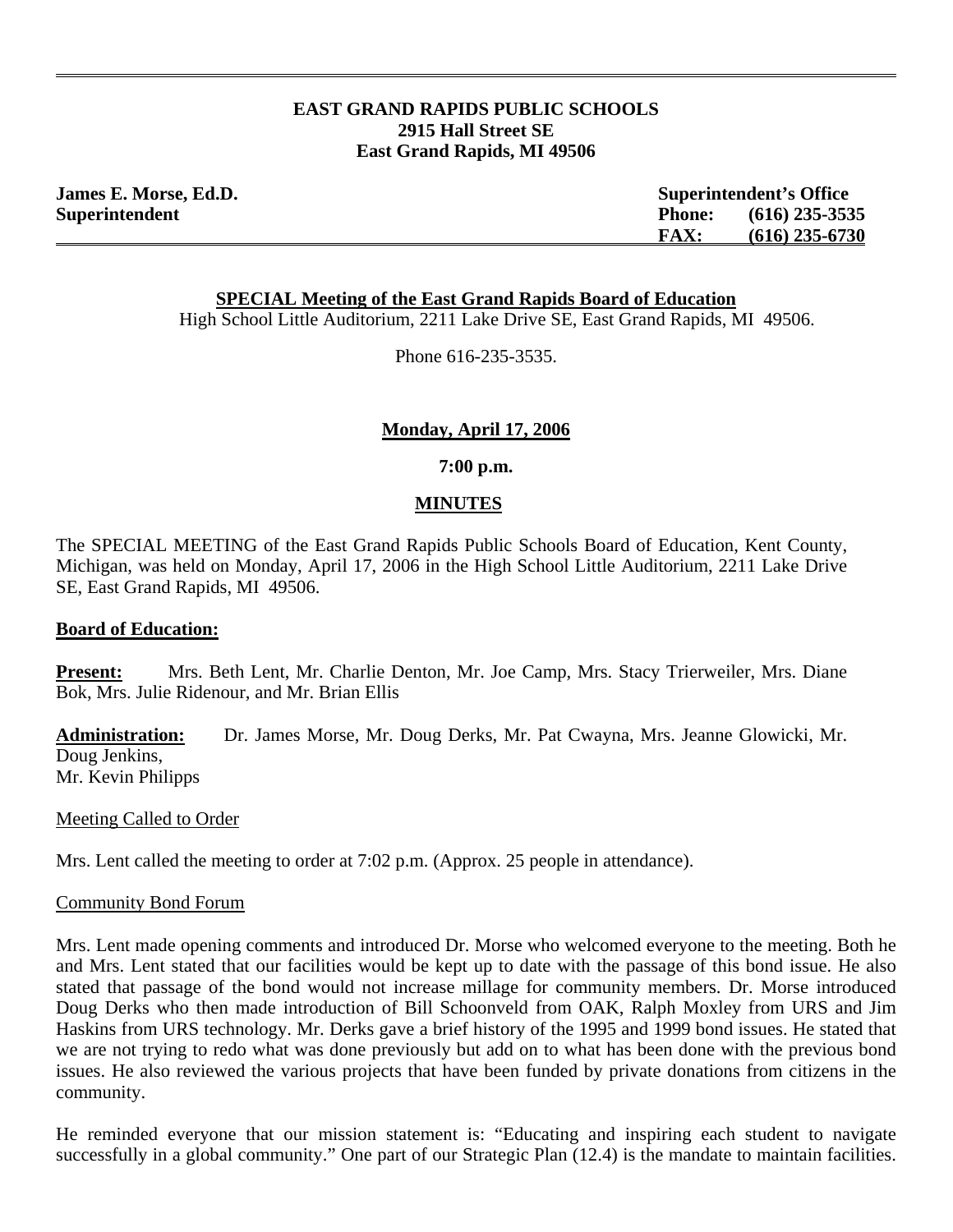We had URS do a detailed study of each building in the district and meet with administrators of each building. Following this study, a citizens committee evaluated the work of URS and made recommendations to the Board of Education. The Board came up with three proposals, the State of Michigan then reviewed all of the proposals. On February  $27<sup>th</sup>$  the Board called for the election on May  $2<sup>nd</sup>$ .

Proposal I – Educational Quality (Educational technology, classroom additions, building safety and integrity) at a total cost of \$15,645,000.

Proposal II – Environmental Quality (Air conditioning) at a total cost of \$3,460,000.

Proposal III – Athletic Quality (Auxiliary gym at HS, new synthetic turf for both Mehney and Memorial, new bleachers, Memorial Field/Gerken Plaza completion) at a total cost of \$10,180,000.

The total cost of all three proposals is \$29,285,000

Mr. Moxley gave a review of the various projects for each of the buildings and grounds. Mr. Derks stated we are not only looking at the needs of today, but also looking out 5-10 years in the future and projecting what will be needed.

Mr. Derks gave an overview of how these projects will be paid. He reviewed the original bond from 1999 and showed how the rates would be extended and not added on to.

Mrs. Lent asked for questions from the audience:

Tom Koperski of 2550 Oakwood SE – Asked if the Board has received any negative feedback? Dr. Morse stated that overall we have had a very positive response from people. The main questions and concerns have been about the air conditioning. Classroom additions will be used for early childhood and special education programs both now and in the future.

Diane Angell of 1638 Oxford SE – Stated classroom extensions at Breton Downs will go out about 15 feet – how will this impact the playground? Mr. Moxley addressed this question. She then asked about using Woodcliff space in daycare or preschool? Dr. Morse stated that these programs are now full and are using all of their facilities. He did say that we are in the process of creating an early childhood assessment area (for testing) at Woodcliff.

Jeannine Rizzo 1047 San Lucia – Asked why the bond issue is being touted as no increase in taxes, when in fact, it is an increase when you extend something. She asked why do we market it this way and erode trust of the community? Dr. Morse and Mr. Derks stated that the local tax rate will not increase, debt millage will not go up. Ms. Rizzo asked why now for the bond? Mr. Derks replied that interest rates are favorable at this time. He also stated that some projects need to be completed sooner rather than later and not everything will be started immediately, it will be ongoing over a couple of years.

Steve Wonch 2629 Elmwood – Has concerns regarding duration of bond. He asked if future Board's would be able to do things that will be needed? Mr. Derks said that we will have bond capacity for the future. Mr. Derks also indicated that the State has strict standards on how we can use funds.

Sherri Blair 2629 Elmwood SE – Asked if there is a cost savings on having synthetic turf vs. natural turf? Mr. Derks replied that with natural turf operational costs were very high as it is more labor intensive. He did not have dollar amounts here now but costs have been reduced. Dr. Morse stated that we have had increased use of about 500% with synthetic field – the natural field had restricted use.

Rob Deane – 700 Plymouth SE – Had some comments. He felt there were not any bad or stupid proposals laid out tonight. He said he has appreciated the long-term concern and effectiveness of Mr. Derks, Dr. Morse and